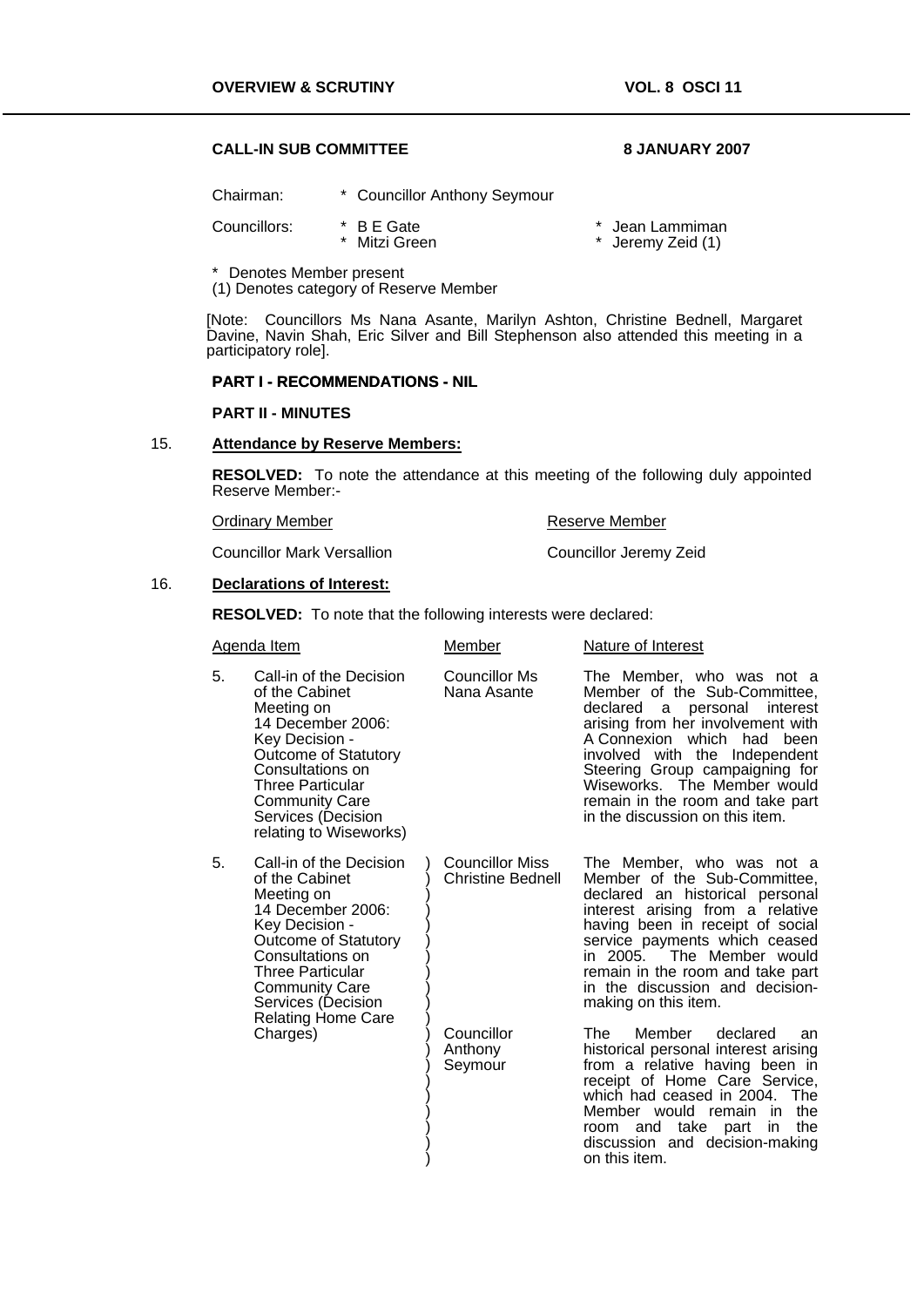### 17. **Arrangement of Agenda:**

**RESOLVED:** That (1) in accordance with the Local Government (Access to Information) Act 1985, the meeting be called with less than 5 clear working days' notice by virtue of the special circumstances and grounds for urgency stated below:-

Special Circumstances/Grounds for Urgency: Under Overview and Scrutiny Procedure Rule 22, a meeting of the Call-in Sub-Committee must be held within 7 clear working days of the receipt of a request for call-in. This meeting therefore had to be arranged at short notice and it was not possible for the agenda to be published 5 clear working days prior to the meeting.

(2) all business be considered with the press and public present, with the exception of the following item, for the reason set out below:-

**Item** 

<u>Item</u> Reason

6. Land at Gayton Road The report contained exempt information under paragraph 3 of Part I of Schedule 12A to the Local Government Act 1972 (as amended) in that it contained information in relation to the financial or business affairs of a particular person (including the authority holding that information).

## 18. **Minutes:**

**RESOLVED:** That (1) the minutes of the meeting held on 22 August 2006 be taken as read and signed as a correct record; and

(2) the minutes of the meeting held on 17 October 2006 be deferred until printed in the Council Bound Minute Volume.

#### 19. **Call-in of the Decision of the Cabinet Meeting on 14 December 2006: Key Decision - Outcome of Statutory Consultations on Three Particular Community Care Services**

(a) Decision relating to Home Care Charges:<br>At its meeting on 14 December 2006, the Cabinet had received a report of the Director of Adult Community Care, which summarised the feedback from public consultation on the proposed merger of Anmer Lodge and Milmans Day Centres, changes to Home Care charges, the re-provision of services currently provided by Wiseworks and Direct Payments. İ

In relation to Home Care charges, Cabinet had resolved to reduce the level of subsidy, increase the hourly rate and increase the new level cap to £250. A call-in notice was subsequently received, calling in the decision and this decision had therefore been referred to the Call-in Sub-Committee for consideration under the call-in procedure. The decision had been called in on the grounds that the action was not proportionate to the desired outcome.

The Sub-Committee received the Cabinet report of 14 December 2006, the relevant extract from the Cabinet minutes, and the Call-in notice.

Responding to the issues raised in the call-in notice, the Portfolio Holder for Adult Community Care Services and Issues Facing People with Special Needs made the following points:-

- The decision was made to make financial savings but in the context of every other department within the Council.
- The alternative was to reduce the service dramatically as opposed to increasing the charges for those that could afford it.
- Every user would be individually assessed. If they refused the assessment then they would be supplied with a list of locally approved and registered service providers. Those assessed would pay only if they had sufficient funds.
- The Authority had a statutory duty to respond to eligible needs.
- The decision was not disproportionate.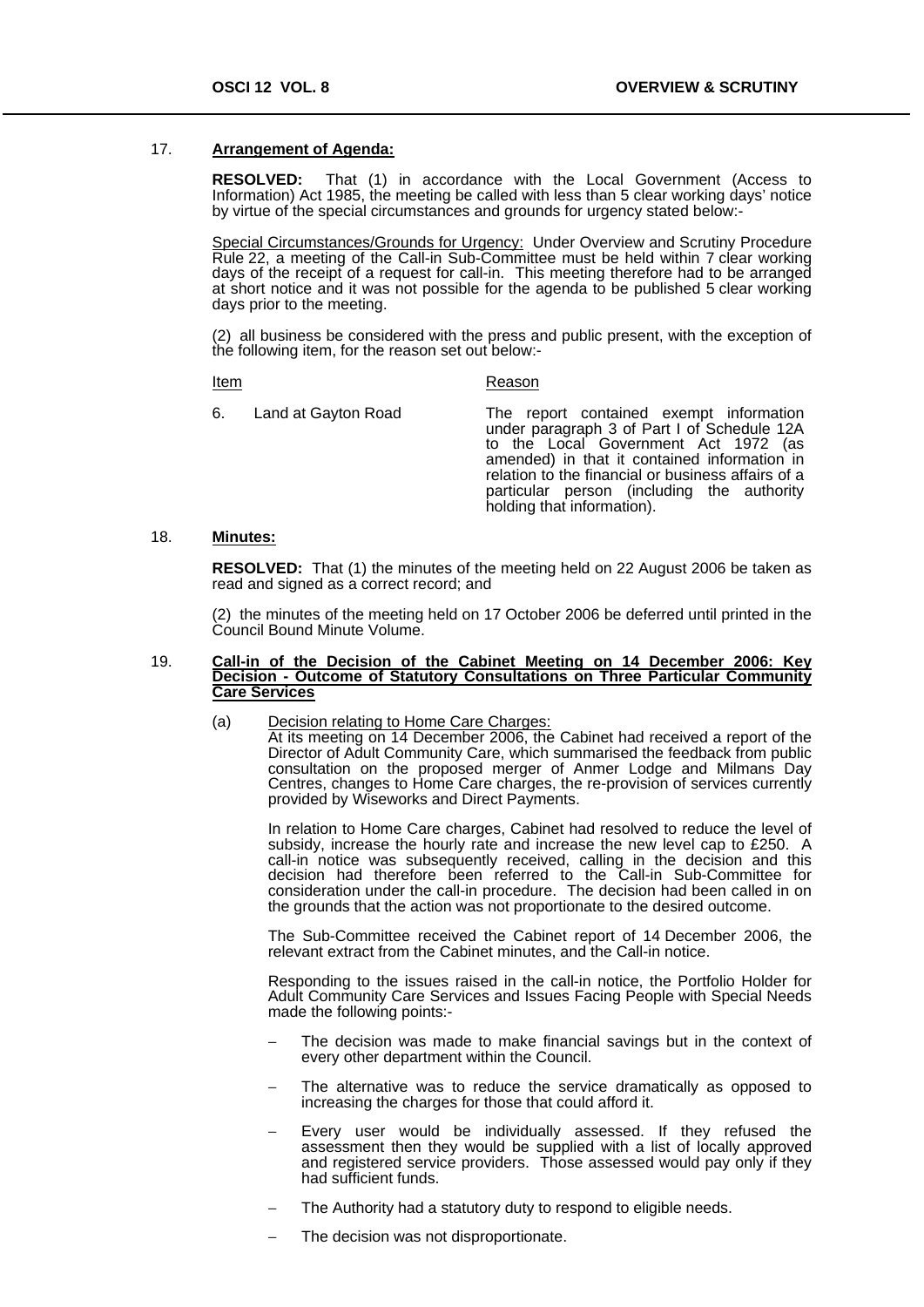A Member representing the signatories to the Call-in notice commented as follows:-

- The reduction of the home care subsidy hourly rate should have been made in steady increments and was unbalanced against the most vulnerable.
- Although other boroughs' rates were higher, the fee could have been recouped by renegotiating contracts.
- The hourly increase would affect service users and damage the service.
- The new cap level of £250 for the maximum assessed was not sustainable.
- Users of the service would be forced to use up their savings and either reduce their take up of their service or withdraw from it, thereby placing them at risk.
- − Once users had used up an element of their savings, the Authority would have to subsidise their care package, which was considered to be a false economy.
- The decision needed to be reconsidered.
- How many service users had savings of £21,000 and what system users would use to notify the department that their funds had depleted to £21,000?

The Director of Adult Community Care Services responded as follows:-

- − Assessments had not yet been carried out due to the call-in received;.
- The number of services users with levels of savings of £21,000 would be provided, once assessments had been carried out.
- It was the responsibility of service users and domiciliary care workers to notify the department within a period of three months, that the service user's savings had diminished to £21,000. Procedures were in place and would be reviewed with a view to changing the notification period to six months.
- The new level of cap was in line with performance indicators.

Members of the Sub-Committee, having considered all the evidence, summarised their views relating to the grounds for call-in. Based on the written and oral submissions, and having been put to a vote, it was;

**RESOLVED:** That the grounds for the call-in be rejected and the decision of the Cabinet on 14 December 2006 to the proposed changes to Home Care Charges be implemented.

(b) Decision relating to the Proposed Re-provision of Services Currently at Wiseworks:

In relation to the re-provision of services currently provided by Wiseworks, Cabinet had resolved to merge the services of Wiseworks and the Bridge Day Centre, and to relocate them to the Bridge. A call-in notice had subsequently been received, calling in the decision and the decision had therefore been referred to the Call-In Sub-Committee for consideration under the call-in procedure.

The decision in relation to Wiseworks had been called in on the following grounds:

- inadequate consultation with stakeholders prior to the decision;
- the absence of adequate evidence on which to base a decision;
- the action was not proportionate to the desired outcome; potential Human Rights Challenge.
- 

The Sub-Committee received the report to Cabinet, documents setting out the Cabinet's Code of Practice on Consultation, a response by Ann Freeman, co-ordinator of Harrow Rethink to the Cabinet report of 14 December 2006, an extract of the commissioning framework, the relevant extract from the Cabinet minutes, and the Call-in notice.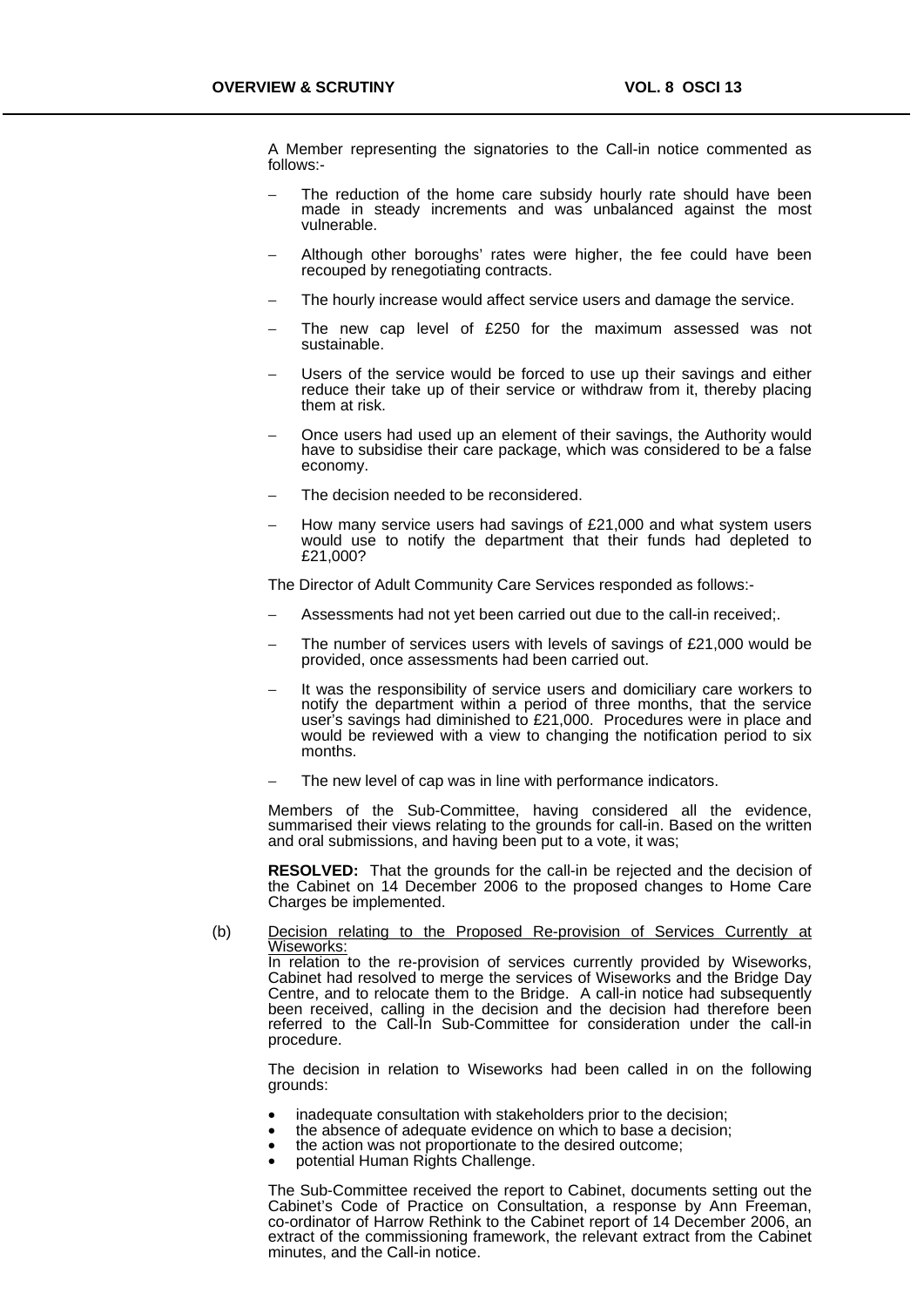At the meeting, Maurice Hoffman, Chair of the Patient and Public Involvement Forum for the Central and North West London (CNWL) Mental Health Trust, together with Ann Freeman were given 10 minutes to make a statement. In reading out their statements, the following points were made.

- The consultation was flawed:
	- Whilst no decision had been made of the future of Wiseworks at Cabinet on 14 December 2006, the consultation did not offer the continuation of Wiseworks as an option.
	- The consultation did not follow the locally agreed Harrow Compact and the Government's Cabinet Offices Code of Practice on Consultation.
- Information had been requested from Councilor Janet Mote by the Forum, the information had not been provided.
- Any changes in service offered to CNWL would impact the users, their carers and also Harrow's Adult Mental Health Services provided by CNWL.
- The Council had failed to honour its duty of care.
- Consultation had not taken place with users of the Bridge Day Centre.
- Inaccurate information such as key facts and figures supplied at Appendix 1 to the Cabinet report of 14 December 2006 had been published on the Council's website
- Wiseworks appeared on the Cabinet supplemental agenda a few days prior to the meeting, which had made it difficult to prepare a deputation within the deadline specified.

In response, the Portfolio Holder for Adult Community Care Services and Issues facing People with Special Needs made the following points:

- In relation to the call-in on the grounds of inadequate consultation:
	- Full formal consultation had been undertaken.
	- The Government's Cabinet Offices Code of Practice on Consultation guidance was followed on consultation.
	- Cabinet had made an additional recommendation "alternative arrangements put forward by MIND in Harrow/Harrow User Group and Harrow Rethink be considered for future services should resources become available to expand the services beyond the core statutory functions of the local authority" which endorsed feedback and proposals suggested by MIND and Rethink.
	- The consultation followed the locally agreed Harrow Compact and the Government's Cabinet Offices Code of Practice on Consultation with service users, which was not mandatory.
	- The complaint regarding a breach of the locally agreed Harrow Compact on consultation with the voluntary sector, which was being addressed through the Harrow Strategic Partnership (HSP) was not upheld.
- In relation to the call-in on grounds of the absence of adequate evidence on which to base a decision:
	- An apology had been made to Ms Freeman for the late report to Cabinet.
	- All Members of Council had access to all the relevant papers including all consultation feedback. In addition, the officer had fully reported the position to Cabinet prior to any discussions on Wiseworks.
	- The report was factually accurate and not flawed.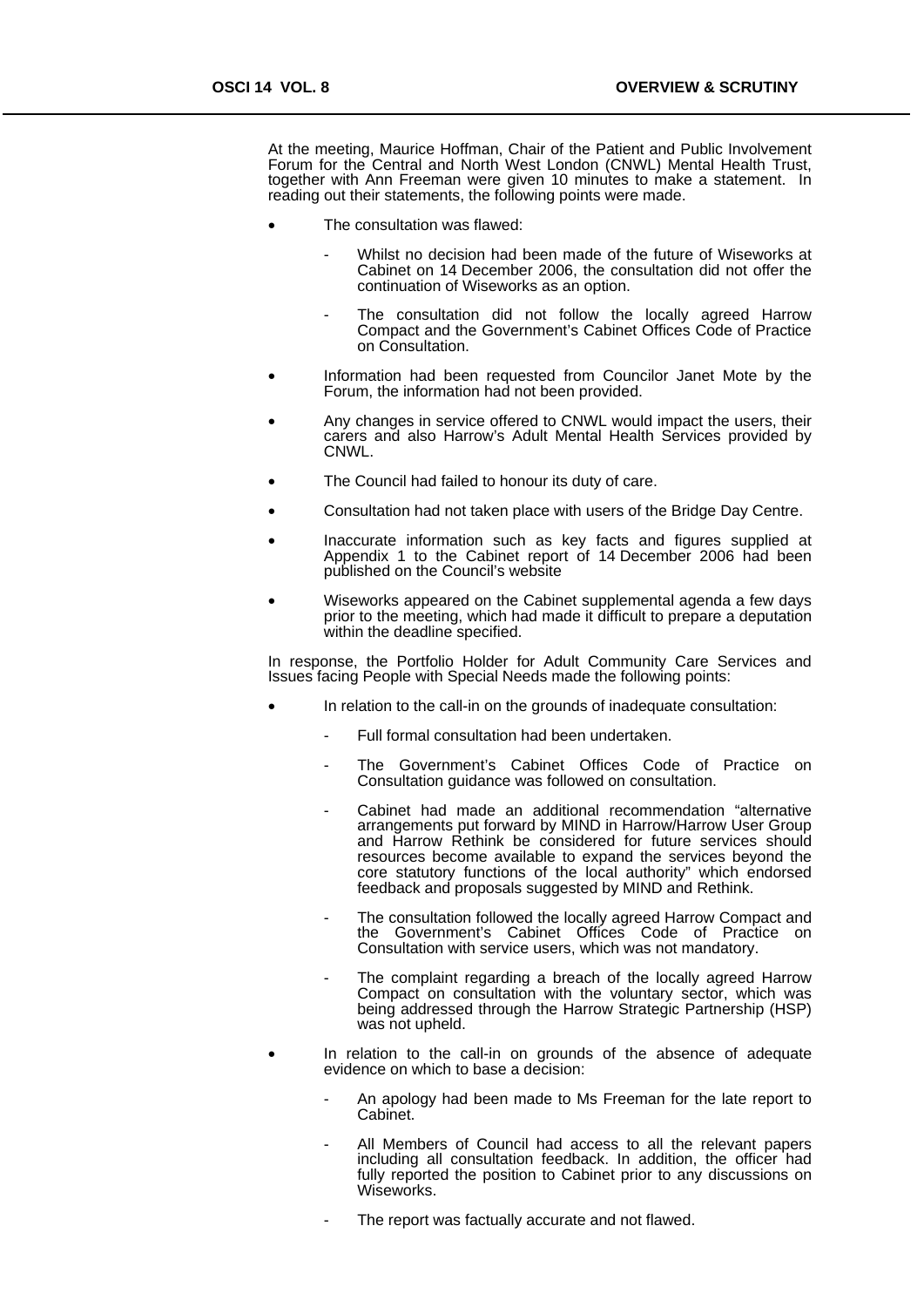- In relation to the call-in on the grounds that the action was not proportionate to the desired outcome:
	- The decision meant that the existing users of Wiseworks would receive a comparable building based service at the Bridge Day Centre.
- In relation to the call-in on the grounds of a potential Human Rights Challenge:
	- The European Court of Human Rights indicated that the Authority was entitled to make policy decisions which were proportionate.
	- Nevertheless, in addressing those concerns each service user would have their needs individually assessed to take into account their human rights.

A Member representing the signatories to the Call-in notice made a statement about the re-provision of Wiseworks and expressed the following concerns:

- On inadequate consultation with stakeholders prior to the decision:
	- There had not been a satisfactory level of consultation and scrutiny, and the impact had not therefore been properly considered.
	- The consultation did not meet the Government's Cabinet Code of Practice and was therefore flawed.
	- Users of the Bridge Day Centre had not been consulted.
	- There were misleading and inaccurate statements in the report to Cabinet on 14 December 2006 and the cost benefit analysis had not been included.
	- The report to Cabinet stated that respondents "did not fully understand the proposals", this was misleading as any details of the re-provided services had not been made available at the public meetings, or at any other time.
	- If the consultation had not been understood and feedback disregarded, the consultation was not meaningful.
	- There should have been a greater lead-in time for consultation to allow stakeholders to contribute towards the consultation processes.
- On the absence of adequate evidence on which to base a decision:
	- The Cabinet report did not include responses which highlighted factual inaccuracies.
	- Members had not been fully informed of the services provided by Wiseworks.
- On the action not being proportionate to the desired outcome:
	- The re-provision of Wiseworks was identified solely to make short-term savings.
	- No consideration had been taken of the loss of service to those vulnerable users.
- On a potential Human Rights Challenge:
	- The decision would have a negative impact on users and carers, and constituted a breach of human rights.

In response, the Director of Adult Community Care made the following comments: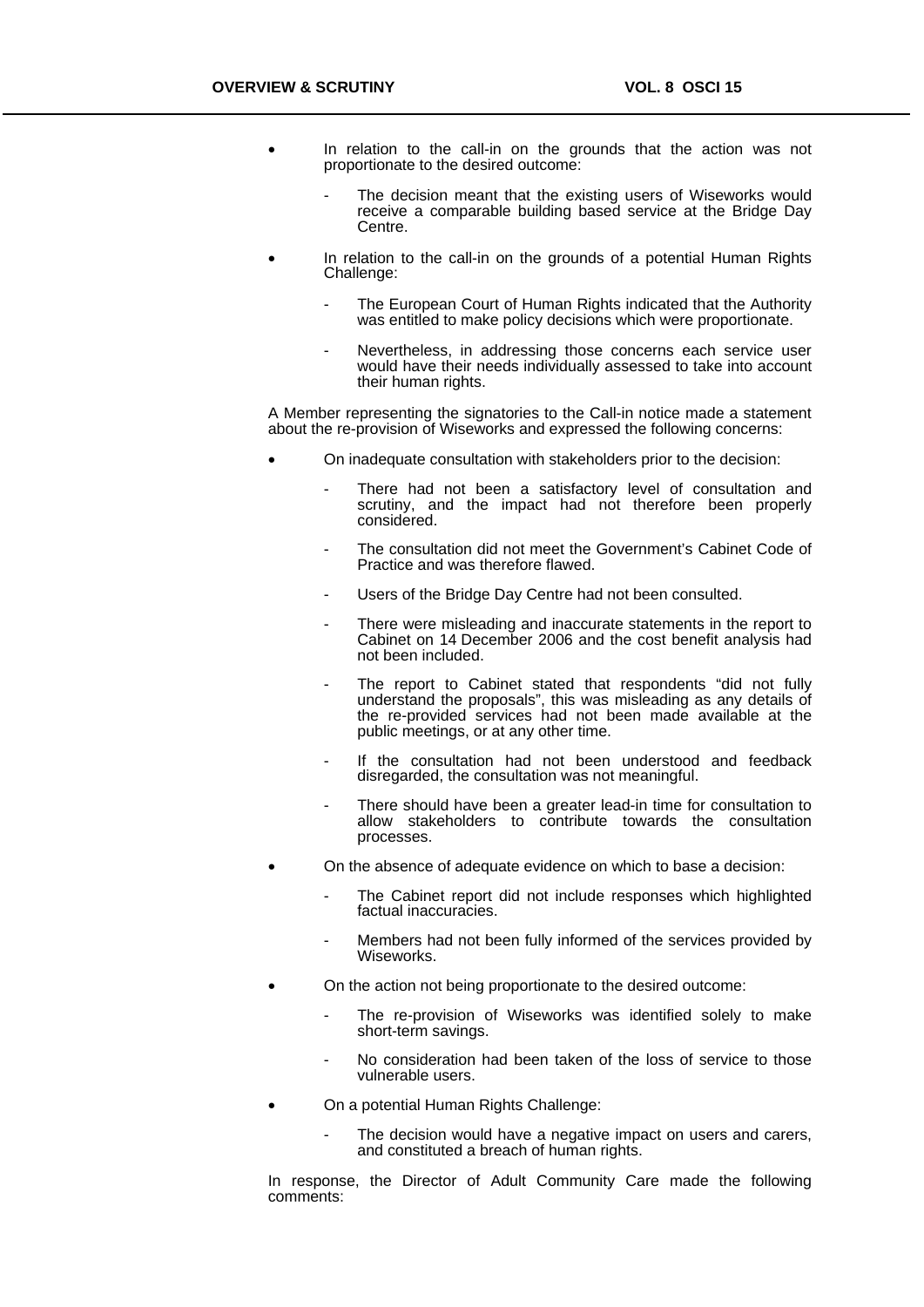- At least two public meetings had been held and the notes could be provided to Members, with the exception of information relating to staffing issues, which was confidential.
- The Commission for Social Care Inspectorate (CSCI) supplied the figures referred to in the Cabinet report of 14 December 2006, The information was placed in the public domain by them and it was not within Authorities remit to change or justify. CSCI were an independent regulatory body.
- The re-provision of services had to be based on individual needs, which would be individually assessed annually.
- In 2006/07 savings of £200,000 had been identified with Wiseworks. Due to severe financial pressure of the Primary Care Trust, their funding towards Wiseworks was under consideration.

Members of the Sub-Committee, having considered all the evidence, summarised their views relating to the grounds for call-in. Based on the written and oral submissions, there were concerns in relation to the validity of some of the evidence provided prior to the decision being made.

**RESOLVED:** That the Call-in of this decision be upheld on the grounds of the absence of adequate evidence on which to base a decision, and that the decision be referred back to Cabinet for re-consideration.

# 20. **Call-in of the Decision of the Cabinet Meeting held on 14 December 2006: Key**

At its meeting on 14 December 2006, the Cabinet had received a confidential report of the Director of Planning Services, which outlined proposals for a development at Gayton Road.

Cabinet had resolved, in principle, to dispose of the land at Gayton Road to Fairview Homes in order to facilitate the provision of a library/performing arts exhibition centre and replacement car park and that officers be authorised to negotiate terms. A call-in notice was subsequently received, calling in the decision and this decision had therefore been referred to the Call-In Sub-Committee for consideration under the call-in procedure. İ

The Decision had been called in on the following grounds:-

- inadequate consultation with stakeholders prior to the decision;
- the absence of adequate evidence on which to base a decision; and
- insufficient consideration of financial and legal advice.

The Portfolio Holder for Planning, Development and Enterprise made the following statement in relation to the various grounds for call-in.

- Inadequate consultation:
	- The site had been identified for redevelopment and discussed at the Town Centre Project Panel and Harrow Town Centre Project Panel (HTCPP).
	- A feasibility study had been approved at the HTCPP in July 2004, which in principle was aimed at meeting identified development needs as set out in cultural and leisure strategies.
	- The developers needed to know that the Authority was serious about the development before they were prepared to put more resources into developing their proposals.
- The absence of adequate evidence on which to base a decision:
	- The feasibility study was the initial stage of the project.
	- The feasibility study had been completed and it had been confirmed that the development would significantly improve the town centre and cultural provision which would benefit the Borough as a whole.
- Insufficient consideration of financial and legal advice:
	- The advice presented by Cabinet included a detailed report from wellknown reputable consultants.